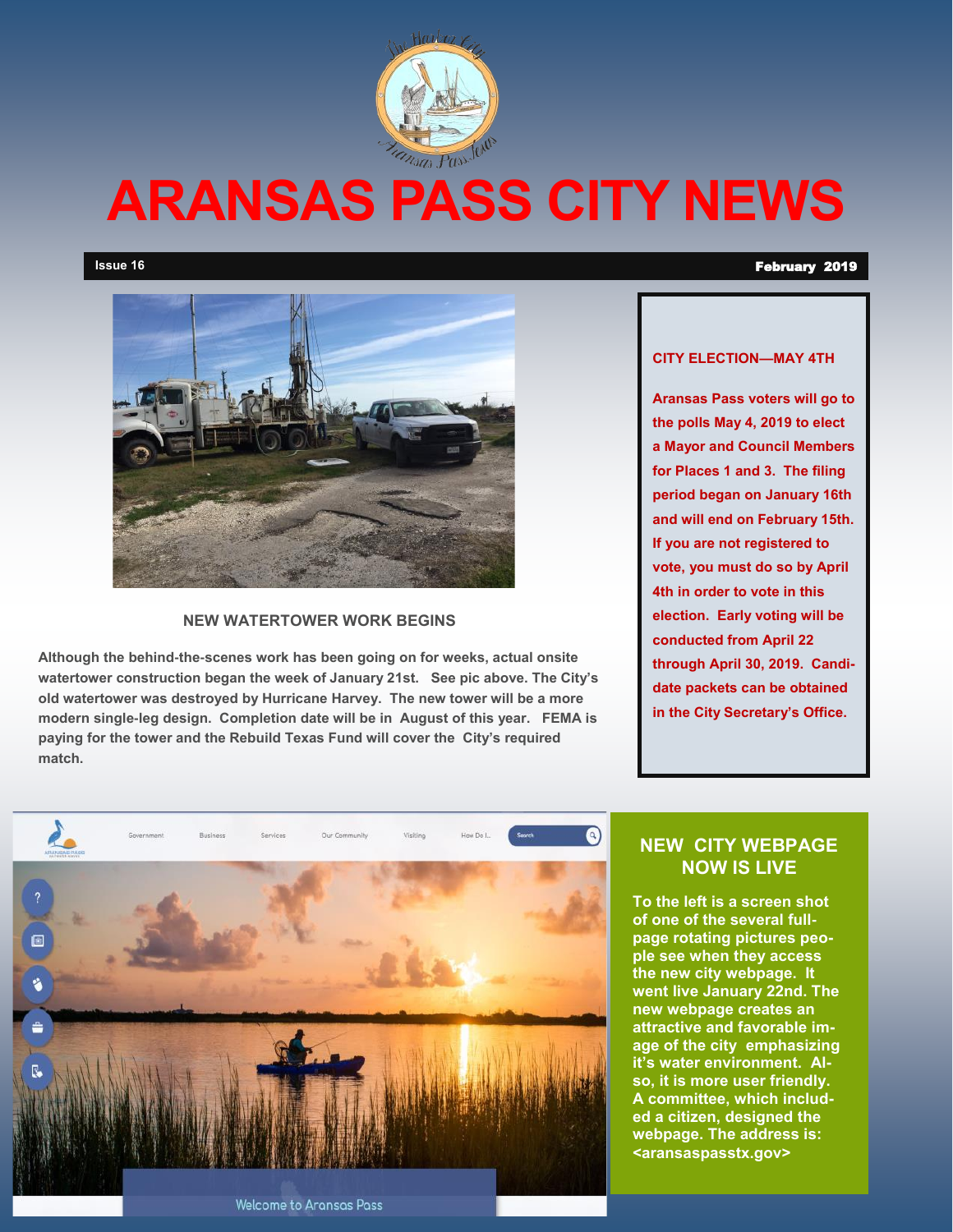

# **SIDEWALK UP—BILLBOARD DOWN**

That unsightly billboard frame (see picture above) that had been a fixture for many years in Harbor Point Park at Conn Brown Harbor is now down. Additionally, a new sidewalk that extends from the current sidewalk to the fish cleaning station is under construction. The billboard frame, which has not served any purpose for years, was removed during the month of January. This work is part of City Plans to improve Harbor Point Park. Funds for this project are in the Harbor Master's budget. Separate private grant funds will be made available to the City for other work at this location, including the restroom; an additional sidewalk and the fish cleaning station. All of these improvements do not include the upcoming FEMA repairs to the lights and poles caused by damage from Hurricane Harvey. Lighting repairs also will be made to the nearby Seaman's Memorial Tower. Additionally, the Mayor and City Council recently directed city staff to request qualifications for an engineer to design the extensive road rebuild at Conn Brown Harbor. A \$5 mil EDA grant will pay for this project.

#### **CITY EMPLOYEE OF THE YEAR HONORED**

City Finance Director Sandra Garcia is named employee of the year. The recognition was given January 25th during the annual Chamber of Commerce Awards Banquet. City Manager Gary Edwards said it was difficult trying to select a recipient when so many city employees are qualified. Sandra has been a leader in working with FEMA on recovery projects. It is important for the Finance Director and her staff to stay current with Federal Government requirements so we are in compliance with upcoming audits. Without her oversight the City might be responsible for thousands if not millions of dollars. Sandra also was instrumental in helping to maintain a strong S&P credit rating following Hurricane Harvey. Sandra was a major factor with the establishment of a new city budget process. Each year the City Manager selects one City Worker to be employee of the year. Pictured below are Sandra Garcia and City Manager Gary Edwards.



2019 Aransas Pass 82nd Awards Dinner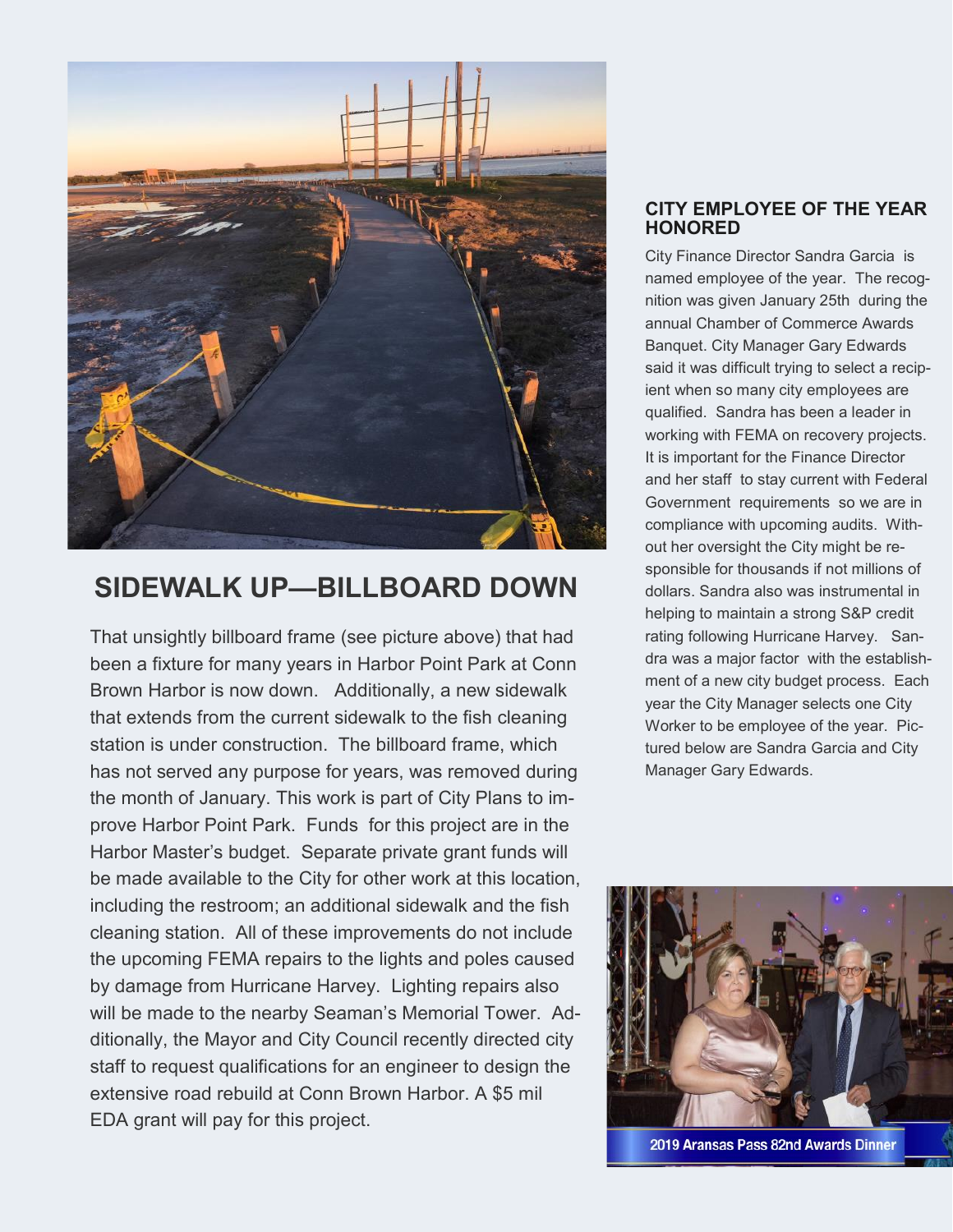# **CLEAN-UP DAY A HUGE SUCCESS (MORE ARE COM-ING)**

On Saturday, January 26th, the City placed several large dumpsters at three different locations around town. The one-day event allowed city residents to dump debris they have been collecting at their homes. The occasion is part of the City's on-going effort to clean-up the community. The hours were from 9 am to Noon. However, the dumpsters were filled within a two hour period. In order to use this free service, the person only had to show some type of ID indicating they live within the city limits.

It is anticipated, that in the near future, another weekend Clean-up day with dumpsters will be provided to citizens. The date will be announced in social media and city media sources..





# **City Ordering First-Ever Ladder Fire Truck**

At the present time, the City Fire Department doesn't have the necessary equipment to externally reach fires in buildings over three stories high. This also presents a problem for businesses that will want to move to Aransas Pass, but requires the City to have the necessary firefighting equipment. A ladder fire truck will solve that problem. Most of the cities around Aransas Pass have a ladder truck. Aransas Pass does not. Such equipment also will help with our City's ISO rating which impacts home owner insurance rates. Pictured above is the type of fire truck being ordered. It has a ladder that reaches 100 feet vertically. It also can extend horizontally and 20% below grade for water rescues.

Currently, it is necessary for the City to replace Fire Engine #2 because, over the years, the undercarriage has become severely rusted to the point where it soon will be inoperable. Instead of replacing this vehicle, Fire Chief Nathan Kelley is suggesting that we go ahead and purchase the much needed ladder truck. In other words, with a ladder truck there will be no need to replace Engine #2. The ladder truck cost will be \$1.4 million.

During a January City Council meeting, the City Council authorized City Staff to continue working toward the goal of acquiring the ladder truck. The vehicle will be paid for with bonds. In FY21 a significant amount of the City's current bonds will be freed up allowing for a comfortable debt service coverage on the new fire truck. It will take a year to build the truck.

## **CONN BROWN ENVIRONMENTAL WORK GOING WELL**

About a year ago, City officials met with TCEQ and asked them to identify the sites at Conn Brown Harbor that were polluted. They identified three. The state was angry with the City for taking more than 10 years to remediate the problem. Over a decade ago, the Texas Land Office put liens on the harbor as leverage to require the City to clean up the environmental problems. Because the work was never completed, those liens have remained in place to this day. Cleaning up the sites began a year ago as directed by the current Mayor and Council. One of the sites is now completed. A second is nearly clean. The third will require a few more months of testing. When that is complete, after more than a decade, Conn Brown will be turned back over to the City. The state has recently commended the City for taking action to solve this pollution problem which dates back to the days when Aransas Pass was a shrimping industry.